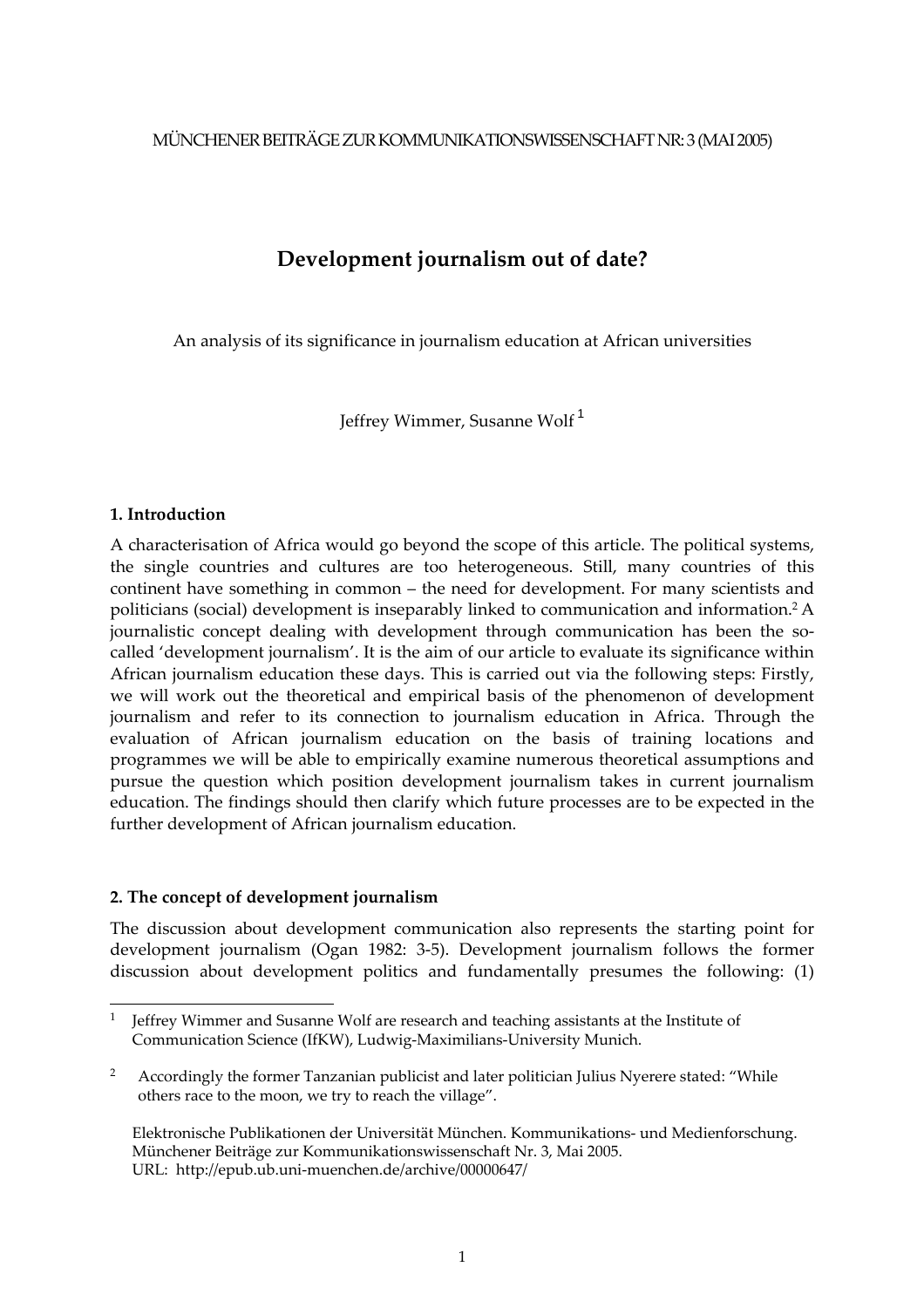Development is a central social objective, (2) the mass media play a decisive role in this process (e.g. Domatob and Hall 1983: 9; Kunczik 1995: 84‐6). The assumptions of development communication concerning modernisation and dependency do not seem to be applicable any more in a global world. More recent approaches do not act on the assumption of an (easily influenced) linear path of development any more, but track down differentiated social processes of globalisation and fragmentation, which apply to the countries of the southern hemisphere as well as the northern ones.<sup>3</sup> However, these processes can be heterogeneous and cause conflicts which affect large parts of the population. Since the focus of development journalism is set on journalism education and practice in the southern hemisphere and therefore constantly faces difficulties, it remains apparent up-to-date. Development journalism comprises the reporting on ideas, programmes, activities and events, which are related to an improvement of the living standard, mainly in the rural regions.[4](#page-1-1) Basically, it is assumed that journalism is able to influence the development process by reporting on development programmes and activities. Accordingly, it is the journalists' duty to 'critically examine and evaluate the relevance of a development project to national and local needs, the difference between a planned scheme and its actual implementation, and the difference between its impact on people as claimed by government officials and as it actually is' (Aggarwala 1979: 181). The reporting on national and international events is only desirable if they constructively contribute to the development and improvement of the living standard (Kunczik 1995: 84).

Different forms of development journalism can be identified in literature (overview in Kunczik 1995: 90-4). The first form is comparable to a western style investigative journalism. It comprises reporting which critically examines development projects on the one hand and controls government activities on the other hand. However, freedom of the press would be a basic requirement for it. The other form of development journalism can be defined as benevolent‐authoritarian. It allows systematic manipulation of information in favour of a subtle development serving the common welfare. More recent conceptions include a Chinese version of this concept (which comprises distinct class‐character following the communist party) or an intellectual development journalism: "The journalists should [...] form a kind of free intelligence and should critically examine the aims of national development and the applicable instruments in a rational discourse and solve them by reasonable criteria free of social constraints" (Kunczik 1986: 270).

A pragmatic solution for the mentioned descriptive and normative views is offered by the so-called socio-technological development journalism (Domatob 1985; Kunczik 1995). Following the fundamental assumptions of development journalism, this approach also strictly adheres to the needs of the population and supports the (normative) perception that the people concerned should participate in the development projects. Accordingly, journalism has the following tasks: on the one hand, motivating the audience to actively cooperate and on the other hand, defending the interests of those concerned (Kunczik 1986: 272). The interaction of population and journalists is a requirement for this. The audience should be involved in the decision making process. To do so, the journalist must be capable of distinguishing the crucial points and of comprehensibly pointing up every (social) process for the recipients, as complex as it may be. Assistance for interpretation has to be provided for decision making. The journalist himself has to be committed to finding solutions. Of

<span id="page-1-0"></span> $\overline{a}$ <sup>3</sup> From a cultural point of view see e.g. Biccum (2002); from the perspective of development sociology see e.g. Goetze (2002) and from the viewpoint of development politics see e.g. Schuurman (1996).

<span id="page-1-1"></span>The origin of the term dates from the 1960s (Domatob and Hall 1983: 11). It was introduced at the University Los Banos on the Philippines (Quebral 1975).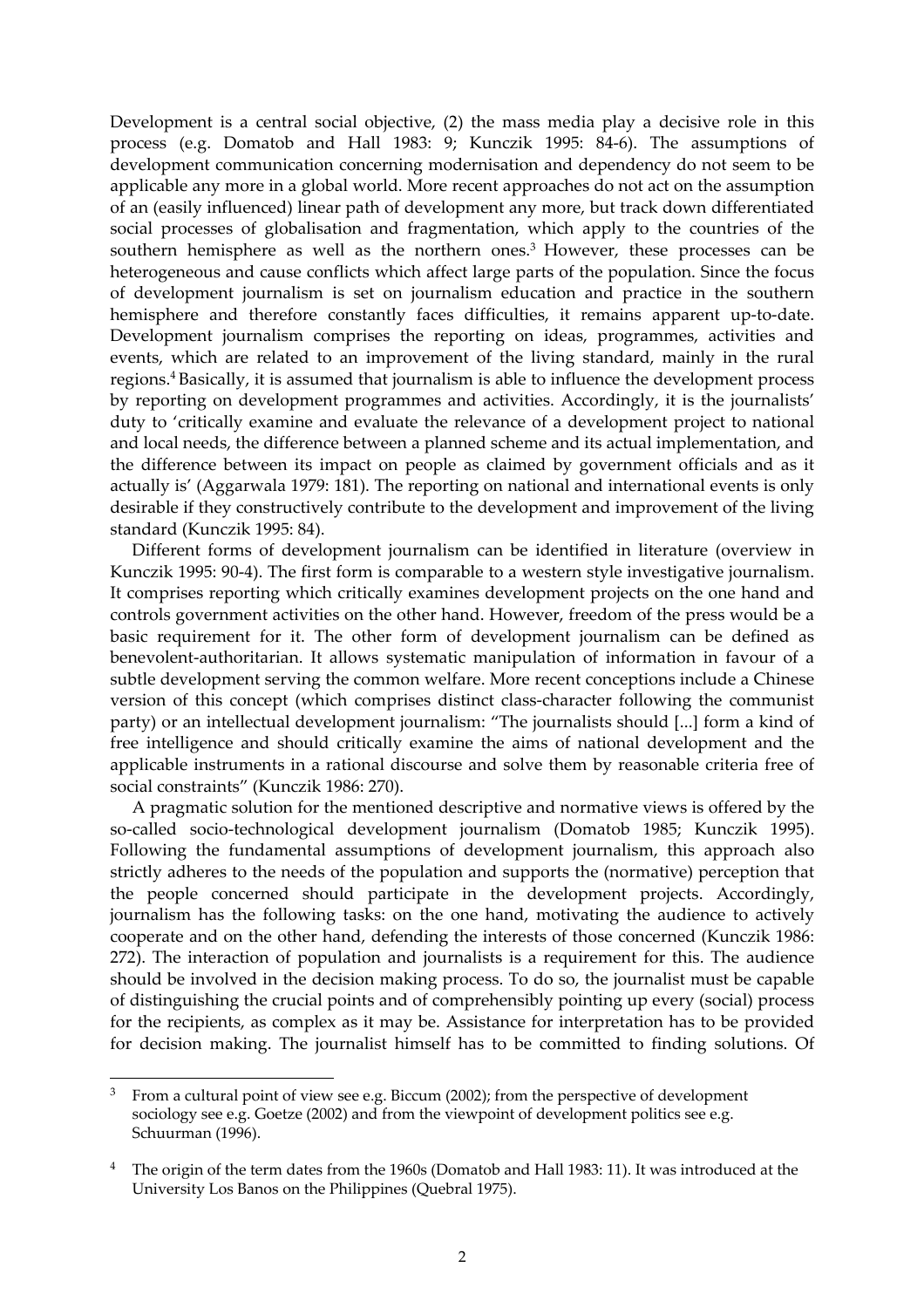course, it is also important to show success‐stories achieved by single citizens, which can serve as role models for the audience (Napoli 2002: 264). The credibility of journalism is crucial for the success of this undertaking. Credibility can be achieved through a "grass roots approach": Journalism has to be structured decentrally and participatively and has to counteract the metropolis‐trend in the various social processes (Kunczik 1986).

Since development is considered as a solution for social problems in general, development journalism is no longer exclusively limited to the rural areas. Thus, the problems and the audience of the – immensely growing – urban area have to be central topics of reporting as well (Kunczik 1995: 223‐4). One of the requirements is that the journalists are capable of entertaining their audience (Domatob and Hall 1983: 16). In this spirit and on the basis of Aggarwala, Hemant Shaw extends the tasks (1990: 1035‐36):

"Development news should examine critically, evaluate and interpret the relevance of development plans, projects, policies, problems, and issues. It should indicate the disparities between plans and actual accomplishments, and include comparisons with how development is progressing in other countries and regions. It also should provide contextual and background information about the development process, discuss the impact of plans, projects, policies, problems, and issues on people, and speculate about the future of development. And development news should refer to the needs of people, which may vary from country to country or from region to region, but generally include primary needs, such as food, housing, employment; secondary needs such as transportation, energy sources and electricity; and tertiary needs such as cultural diversity, recognition and dignity."

This journalistic view differs clearly from an objective journalism: Reporting should only present the facts and the recipients may form an opinion of their own (Edeani 1993: 126). Yet for a long period this kind of journalism lacked (and partly still lacks) the fundamental requirements in most of the African countries (as well as in the countries of the former Eastern Bloc): the philosophical basis of an independent press, the experience with a democratic system and a strong economy that sustains the press system in order to free media from government subsidies (Napoli 2002: 262). Development journalism does not reject objectivity as such, but the social and national development is an even higher journalistic aim, to which for instance news‐selection has to be subordinated.

Equally, legal and economic security of the journalists should be ensured. Otherwise the risk of a government‐loyal 'developmental journalist' (Edeani 1993: 131‐2) emerges. The developmental journalist reports about development projects only on an 'ad hoc basis' (Edeani 1993: 131). The opinion and involvement of the government are more important criteria for reporting than the development projects themselves. Ultimately, this journalism can make a contribution to the stabilisation of unjust power structures and become a servant of governments.

#### **3. Guidelines in journalism education?**

In the 1980ies economic security was equally indispensable for the instructors. Economic problems frequently caused high fluctuation in African training staff: For instance, five different directors headed the School of Journalism at the University in Nairobi in seven years (Murphy and Scotton 1987: 16). In this case a coherent orientation in education is questionable. Consequently, following many authors, it seems to be reasonable to call for a well-organised journalism education and to warn of precipitant and idealistic actions which can ultimately be counterproductive. Amongst other things it is counterproductive to apply western concepts of journalism education to African universities without any adaptations.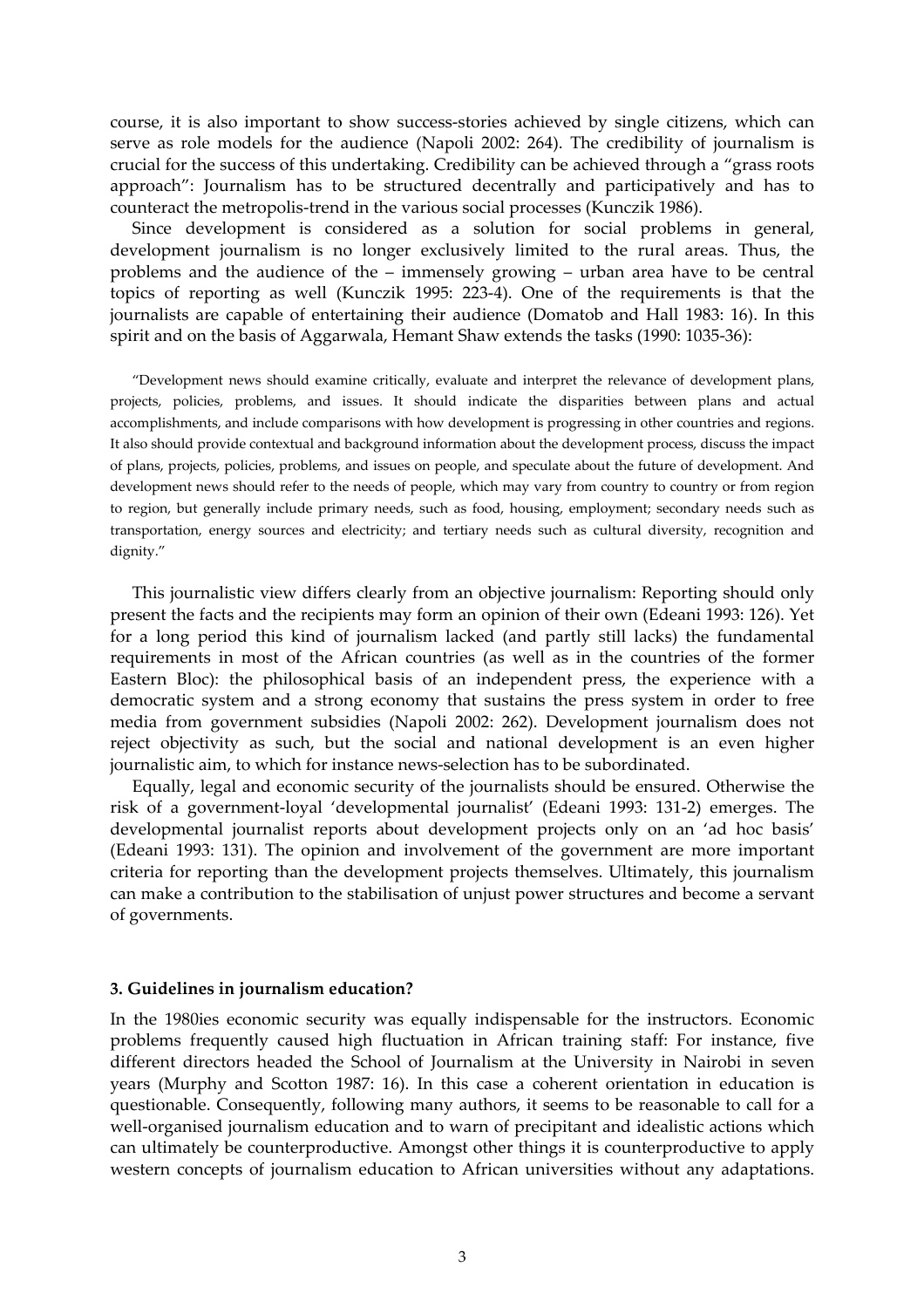They are not always suitable for the specific African needs. In their critical analysis of African journalism education Murphy and Scotton (1987) point out that some African programmes could be used in the United States without any changes in the curriculum, the training staff, the literature etc. A similar situation could be observed in Uganda during the 1970ies. Despite a decade of independency, university courses for African language and literature were exclusively held by British and Northern Americans (Hochheimer 2001).

Besides technical and political restrictions the history shows, that a dysfunctional journalism education could be the cause for job dissatisfaction of journalists (e.g. Domatob and Hall 1983: 25‐7; Grossenbacher 1988: 142‐62). René Grossenbacher sums up his interview survey of journalists in Benin and Senegal: "Journalism education, as it is practiced at European and Northern American institutes as well as in African countries, evidently does not contribute to socializing the graduates in a context specific to developing countries (Grossenbacher 1988: 215; similar Domatob and Hall 1983: 26). The evident "discrepancies between expected and actual job situation" and the unhappiness with the job arising from it could be avoided by orientating the education towards development journalism (Kunczik 1986: 276). Furthermore, the training is linked to many more requirements. Besides legal and economic preconditions it should amongst other things be checked preliminarily whether the future journalists want to live and work in the rural regions most in need of development (Kunczik 1986: 275). But also the instructors have to fulfil certain requirements as well. They are not always capable of getting across the – sometimes complex – participative elements of development journalism (e.g. Zeppenfeld 1983).

#### **4. Research design**

 $\overline{a}$ 

The concept of development journalism does not seem to be widespread and probably out of date. Furthermore, it is difficult to allocate via content analysis (e.g. Lent 1978; Encanto 1982; Ogan 1987).<sup>5</sup> René Grossenbacher even calls it a 'fiction' (1988: 216-21). On the contrary, international studies (e.g. Weaver 1998; Wu 2000) have provided evidence for a crossnational consistency in terms of journalistic news‐selection. Professional journalists assumedly follow the same criteria everywhere. However, these studies examined countries of the southern hemisphere only on a case‐by‐case basis. To make it even more difficult, development journalism requires many prerequisites. Domatob and Hall attribute its success to several factors (1983: 26): "human and capital resources, organizational flexibility and supporting infrastructure". The authors have not yet considered that education plays an important part in the process of socialization and is partly a precondition for successful journalism. So far content structures of journalism education at university level in Africa do only exist in theoretical approaches (Murphy 1987; Domatob 1987; Hochheimer 2001). It should be mentioned though that current case studies based on survey‐designs reveal new tendencies in development journalism (e.g. Ramaprasad 2001; Ramaprasad and Kelly 2003).

Even though important studies concerning development journalism have been conducted, one can identify three nearly unexplored areas: (1) *Internationality*: There are no crossnational studies. (2) *Methodology*: Content analyses of the media products are the predominant method. If survey-designs are being used, then only with journalists as subjects. (3) *Object of investigation:* There is no evaluation of journalism education or an interview survey of journalism educators, although both are undoubtedly important for

<span id="page-3-0"></span><sup>5</sup> Only the analysis of radio programmes shows an exception: They partly have a high proportion of topics relevant to development (e.g. Saxer and Grossenbacher 1987).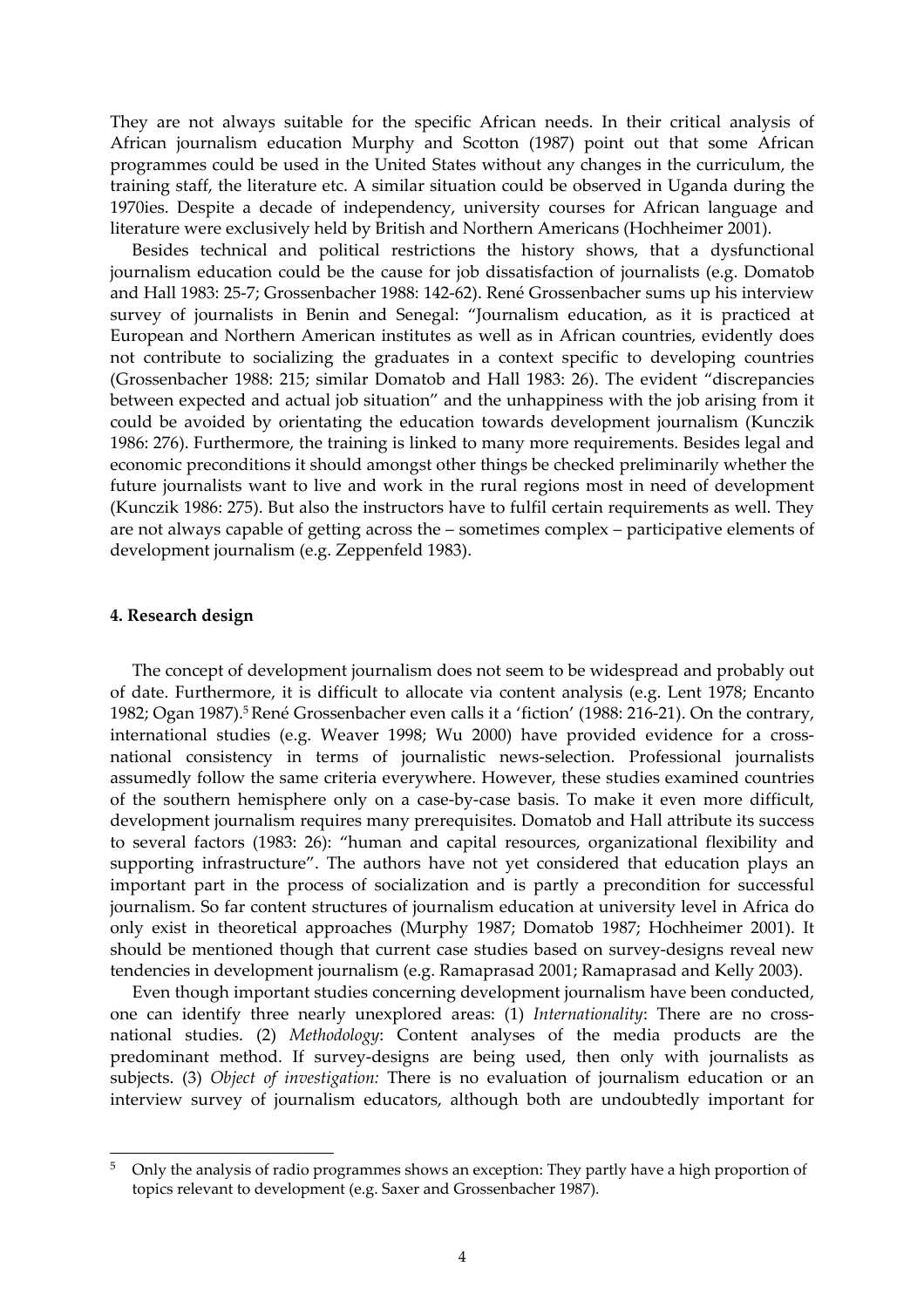socialization. The various assumptions dating from the 1980ies have thus not yet been examined neither completely in an empirical way nor in journalism education.

Following our theoretic considerations, we therefore formulate the following research question: *What is the significance of the concept of development journalism in current African journalism education?* Our sample refers to the structure of journalism education at universities and similar institutions with diploma, bachelor and/or master's degrees in African countries south of the Sahara with the exception of South Africa. This area covers the most disadvantaged countries of the African continent, and therefore, it is especially interesting to examine the importance of development journalism in this exact field.

The methodical procedure consists of different steps: First, a research of the current institutions offering journalism education and, second, a document analysis of the institutions` training programmes available on the world wide web. Identifying the relevant institution we firstly took a look at the whole of African universities teaching journalism due to a list issued by the African Council on Communication Education (ACCE) of the year 1988. This information was supplemented with the International Association of Universities´ (IAU) index of universities of the year 2002. Beside short descriptions of the respective institution (the superordinated university resp. faculty, size etc.), also the mostly topical URLs were named in some cases. If this information was missing, the institution's country and name had to be searched via the internet which also made possible to check out the internet presentation of further institutions. In a second phase of investigation further African institutions were systematically detected by means of a worldwide internet directory of universities[.6](#page-4-0) In a third step of inquiry we finally exploratively found out additional institutions which were not listed in the various directories. For it we typed terms as `journalism education`, `Africa`, 'communication science', 'mass communication' and also the names of all countries in the entry mask of 'Google'. Since the ACCE´s data was generated in the year 1988 an additional investigation via the internet seemed to be reasonable. The advantage of such inquiries via the internet is the easy and economic procedure which can soon deliver the intended result. However, often this is not the case because – logically – only the information actually available on the internet can be included in the analysis. In connection with that it has to be noticed that there might be a certain reason for why exactly these institutions are online (and others are not) as e.g. an open and extroverted philosophy of the institutions, financial means which make a detailed online presentation with a description of the different study programmes etc. possible. These aspects could also be linked to the content of the respective programme and therefore have a systematically distorting effect on the data basis. Therefore, depending on the cognitive interest, it has to be decided if an investigation via the internet or other ways of collecting the desired documents is to be preferred. In our case, however, this was the only possibility to gain data at all. Although we tried to get in contact with every single institution, it turned out to be an extraordinarily hard, tedious and little engaging process. Furthermore, in the long run there were lacking financial means since many institutions were neither provided with email nor facsimile (or at least they were not listed in the index) at the time of ACCE´s survey in 1988 which was all in all in the early ages of the internet era, above all in the African internet age. However, it has to be assumed that the inquiry of the overall 19 training programmes may deliver revealing insights regarding the role of developmental journalism within these institutions as e.g. if it is part of the curriculum and in which way etc. Sector 5.2 explicates the criteria on the basis of which the analysis of the documents was carried out.

 $\overline{a}$ 

<span id="page-4-0"></span>Among these specific internet directories are inter alia: www.africaonline.com/AfricaOnline/education/universities.html, www.braintrack.com, www.awmc.com/directory, und http://sosig.ac.uk.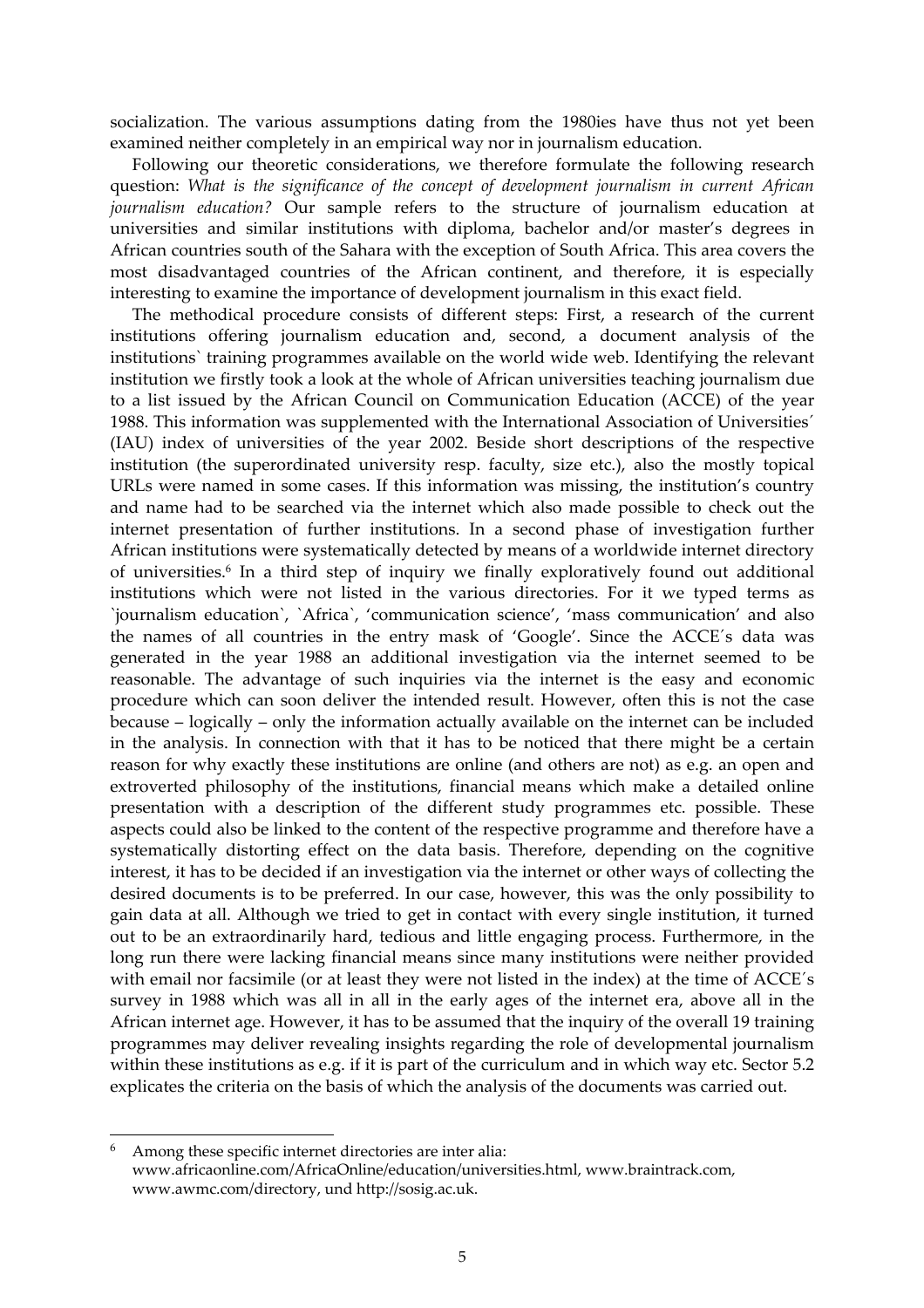To explore further factors of 'education' and 'job understanding' we conducted a group discussion with African and German journalist trainers. We had this opportunity due to the fact that several African journalist trainers were staying in Germany during our project phase[.7](#page-5-0) On this occasion the German International Further Education and Development Ltd. Company (InWent) (Internationale Weiterbildung und Entwicklung GmbH ), staff of the Munich Institute of Communication Science, and the International Institute for Journalism (IIJ) organized a conference called "News from the global village. Media reporting about third‐world‐countries in German media" in Feldafing near Munich. The group discussions could be carried out during this conference (Salau, Behmer and Wimmer 2003). Group discussions offer the opportunity to generate opinions of several test persons at the same time in a relatively economic way. Furthermore, the discussion in a group can be more vivid and inventive than interviewing single persons since the participants may inspire one another to make a contribution to the discussion. However, therefore a tolerant atmosphere providing the possibility for everyone to participate in the discussion is an essential precondition. The fact that other members are participating in the discussion can also have a negative impact e.g. if group pressure occurs and as a consequence of that single attitudes are not expressed or as well in connection with the answering of more intimate questions.<sup>[8](#page-5-1)</sup> However, since the data generated from the group discussion only play a minor role within this article we will not explain the group discussion's methodology as well as its analysis in more detail. The following results focus on the analysis of the institutions where journalists are trained resp. its training programmes.

# **5. Results**

# 5.1 Batch‐wise institutionalisation of journalism education at universities

We noticed an increasing institutionalisation for the chosen African region. This is partly due to an expansion and differentiation of training possibilities and contents (see Education programmes). In the late 1980ies the transnational 'Textbook Project' identified 41 institutions (Nordenstreng and Brown 1988). The association 'African Council for Communication Education' (ACCE) listed 40 institutions in its last enquiry, which already dates back 15 years (ACCE, 1988). Currently we count 82 institutions offering journalism education on (quasi-) university level (status April 2003).<sup>9</sup> (See Table 1).

|                | <b>ACCE 1988</b> | Wimmer/Wolf 2003 |  |
|----------------|------------------|------------------|--|
| Angola         |                  |                  |  |
| Benin          |                  |                  |  |
| Burkina Faso   |                  |                  |  |
| Burundi        |                  |                  |  |
| Cameroon       |                  |                  |  |
| Congo Republic |                  |                  |  |

*Table 1*: Journalism education at universities in Africa in comparison 1988 – 2003

<span id="page-5-0"></span> $\overline{a}$ <sup>7</sup> African and Asian journalist trainers participated in a programme of the International Institute for Journalism in Berlin.

<span id="page-5-1"></span><sup>8</sup> For an overview see also e.g Flick, von Kardorff and Steinke, 2003 or as well Bortz and Döring, 1995.

<span id="page-5-2"></span>A more detailed documentation of universities, training programmes and the group discussion will gladly be provided upon request.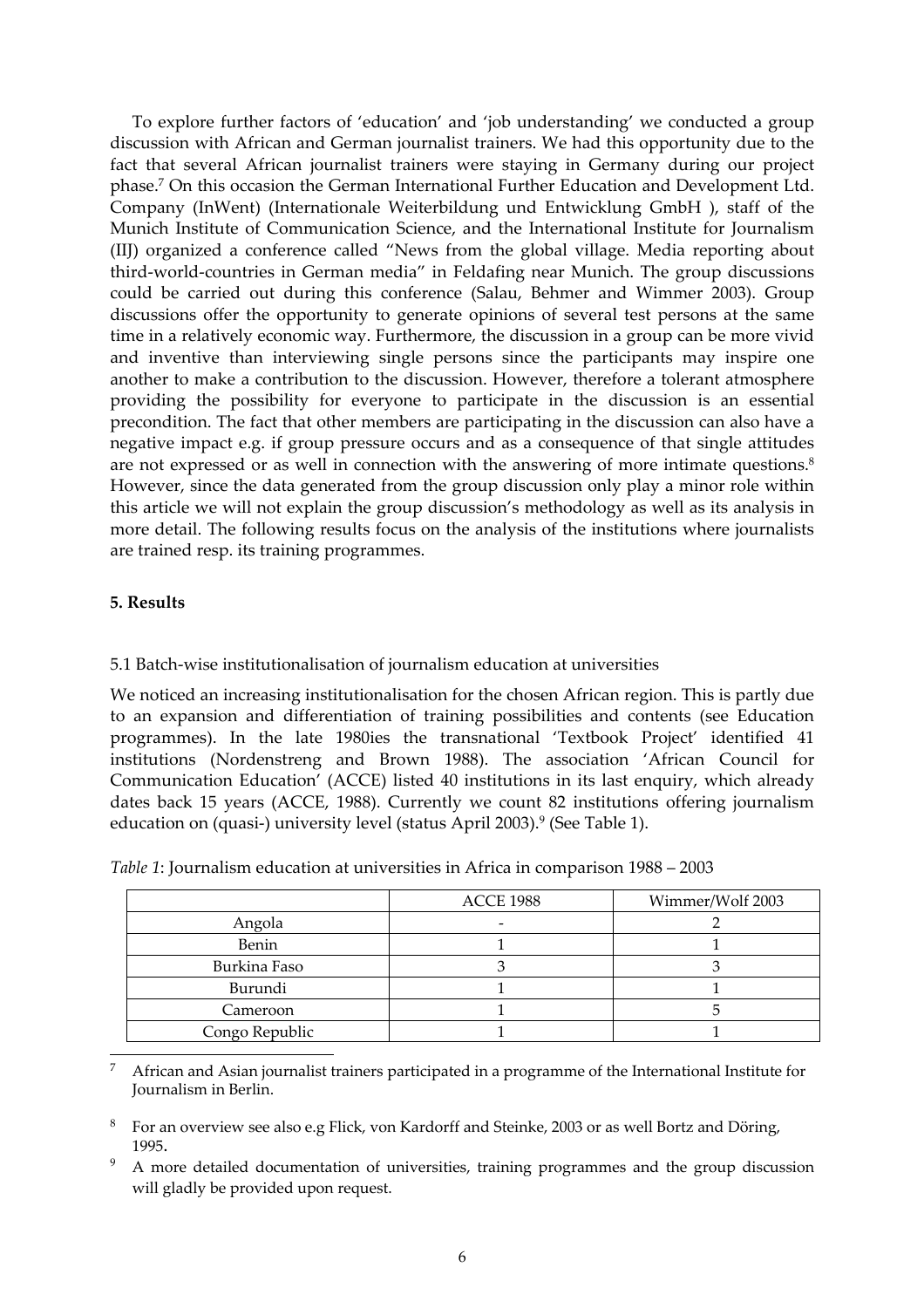| Democratic Republic of Congo                                                             | 1                        | $\overline{2}$ |  |  |  |  |
|------------------------------------------------------------------------------------------|--------------------------|----------------|--|--|--|--|
| Ethiopia                                                                                 | $\overline{2}$           |                |  |  |  |  |
| Gambia                                                                                   |                          | 1              |  |  |  |  |
| Ghana                                                                                    | 3                        | 3              |  |  |  |  |
| Guinea                                                                                   |                          | 1              |  |  |  |  |
| <b>Ivory Coast</b>                                                                       | $\overline{2}$           | 5              |  |  |  |  |
| Kenya                                                                                    | 3                        | $\overline{4}$ |  |  |  |  |
| Lesotho                                                                                  |                          | 1              |  |  |  |  |
| Liberia                                                                                  | 1                        | 1              |  |  |  |  |
| Madagascar                                                                               | L,                       | $\mathbf{1}$   |  |  |  |  |
| Malawi                                                                                   |                          | $\mathbf{1}$   |  |  |  |  |
| Mauritius                                                                                |                          | $\mathbf{1}$   |  |  |  |  |
| Mozambique                                                                               | $\mathbf{1}$             | $\overline{2}$ |  |  |  |  |
| Namibia                                                                                  |                          | $\overline{2}$ |  |  |  |  |
| Niger                                                                                    |                          | 1              |  |  |  |  |
| Nigeria                                                                                  | 13                       | 20             |  |  |  |  |
| Rwanda                                                                                   |                          | 1              |  |  |  |  |
| Senegal                                                                                  | $\mathbf{1}$             | $\overline{2}$ |  |  |  |  |
| Sierra Leone                                                                             |                          | 1              |  |  |  |  |
| Swaziland                                                                                | $\overline{\phantom{0}}$ | $\overline{2}$ |  |  |  |  |
| Tanzania                                                                                 | $\overline{2}$           | 3              |  |  |  |  |
| Togo                                                                                     |                          | 1              |  |  |  |  |
| Uganda                                                                                   |                          | 3              |  |  |  |  |
| Zambia                                                                                   | 4                        | $\overline{4}$ |  |  |  |  |
| Zimbabwe                                                                                 | $\overline{2}$           | $\overline{4}$ |  |  |  |  |
| Total                                                                                    | 40                       | 82             |  |  |  |  |
| The following countries do not offer any journalism education at universities: Botswana, |                          |                |  |  |  |  |
| Central African Republic, Chad, Djibouti, Eritrea, Gabon, Guinea, Mali, Somalia and      |                          |                |  |  |  |  |
| Sudan.                                                                                   |                          |                |  |  |  |  |

In the francophone countries of Africa (e.g. Benin, Togo) the education at universities used to be behind for a long time – even though comparatively many publicists started a political career (e.g. Julius Nyerere in Tanzania). Also the British ideal of the 'born publicist' has delayed the journalism education at universities in many countries for a long time (e.g. Sierra Leone has current at last one training facility). During the past decade a vast extension can be observed in the field of universities. This expansion is being supported by the respective national politics (e.g. deregulation, encouragement of private initiatives etc.) and by international influences (e.g. development cooperation, UNESCO etc.). The extension is being sustained likewise by established political actors (governments, parties etc.) and nonestablished political actors (mainly NGOs, churches). Yet, the proceeding liberalisation and deregulation causes problems, too. In Kenya these drawbacks become clear: Where the state withdraws completely from the social area, the quality of education can deteriorate because of the schools' problems with funding. Despite this principally positive institutionalisation, a country‐wide education does not yet exist. Large white spots are still visible on the African map (e.g. no journalism education in Botswana, Chad, Gabon etc.). Additionally, one can spot massive gaps between urban and rural areas respectively a metropolis‐trend in education. Development journalism is in effect aimed at counteracting this situation.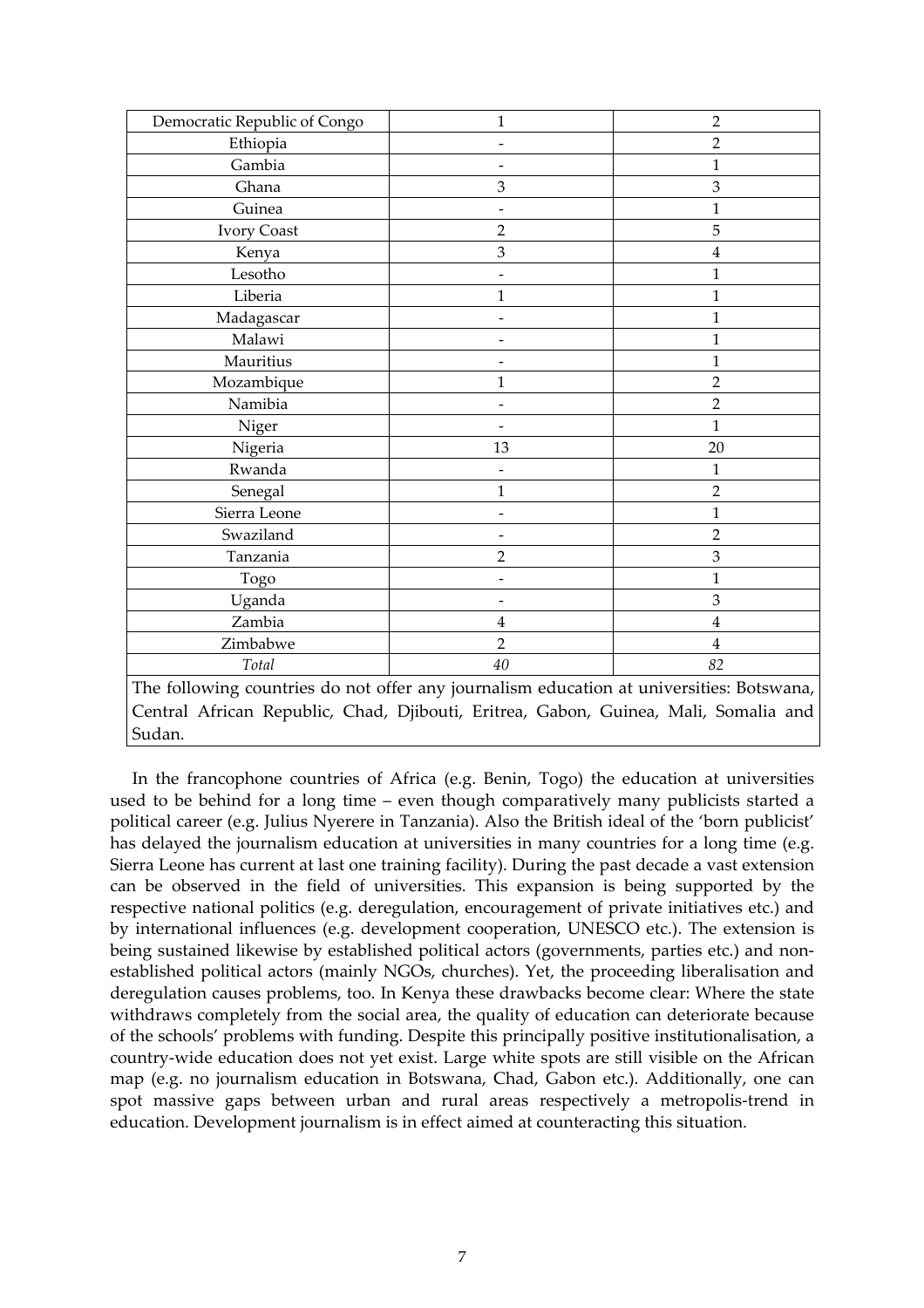The institutionalisation is only partly linked to a (western orientated) higher professionalism. A job proposal at the Unity College in Addis Ababa, Ethiopia, shows vividly and exemplary some of the restrictions in teaching[:10](#page-7-0)

"Unity college, Ethiopia's first private college, is seeking applications from dynamic and highly qualified professionals to serve as instructors in communications skills for the spring semester. Leading candidates will be considered for post of head of department of journalism and communications. The ideal applicant will hold an MA in a related field and be able to demonstrate either education or ample work experience in Western‐style communication arts. Teaching or training experience preferred. BAs acceptable for seasoned professionals."

A small pool of specialists – which hold the 'MA to be Head of Department' – limits the possibility of choice of the academic management. Furthermore, western orientation or education in journalism is a must for university teaching.

#### 5.2 Analysis of the education programmes

Till the end of the 1980ies university teaching lacked depth in content: They limited themselves to the mere teaching of applied media practice (Murphy and Scotton 1987; Grossenbacher 1988). The same applies to the literature used. Till the mid‐eighties the meanwhile out‐dated book 'Mass Media and Development' (1964) by Wilbur Schramm was often the only international book in libraries and in classes (Dissanayake 1986; Grossenbacher 1988). Equally, empirical research was of little importance for a long time. These conditions have changed dramatically. On the basis of an analysis of 19 training programmes accessible via the internet, we can state the following: (1) There is a *latent core‐ curriculum* showing a distinctive western structure almost everywhere. Sporadically the integration of empirical research is used (e.g. via the possibility of empirical theses). (2) This involves a *differentiation* in *content* and *form* and – which is particularly important to us – an *integration* of *specific African characteristics* (e.g. religious communication, Siswati journalism, Africa studies: Information, literacy, geography and history, languages like Kishwahili etc.).

We have designed a two-dimensional analysis of these characteristics which explicitly show the existence of *development journalism* in *education*: The first dimension looks at the content of the courses offered. We included courses, which are marked as 'development communication' or 'communication for national development'[.11](#page-7-1) Besides, also those education subjects were categorised as development journalism‐relevant which only cover particular aspects of development journalism, such as attending to the needs of the rural population or emphasizing participative communication. 'Rural sociology', 'women in society', 'rural community newspaper', 'participatory communication' would be offerings falling in this category. The second dimension reveals the significance of these development journalism‐specific offerings within the entire training schedule. We distinguished between the following levels: (1) the mention of development journalism‐specific aspects in the self‐ presentation of the university, (2) the labelling as area of specialisation within the schedule, as (3) compulsory course offering or (4) elective course offering and finally, (5) the offering of courses which treat partial aspects of development journalism. Offerings pointing out the Africanization in journalism education also belong to this category. (See Table 2)

*Table 2*: Offerings for development journalism

 $\overline{a}$ 

<span id="page-7-0"></span><sup>&</sup>lt;sup>10</sup> Source: http://www.ethioyellowpages.com/pages/unitycollege.html; consulted on 26th August 2003.

<span id="page-7-1"></span> $11$  However, the title of a course only gives limited insight into the content of the curriculum.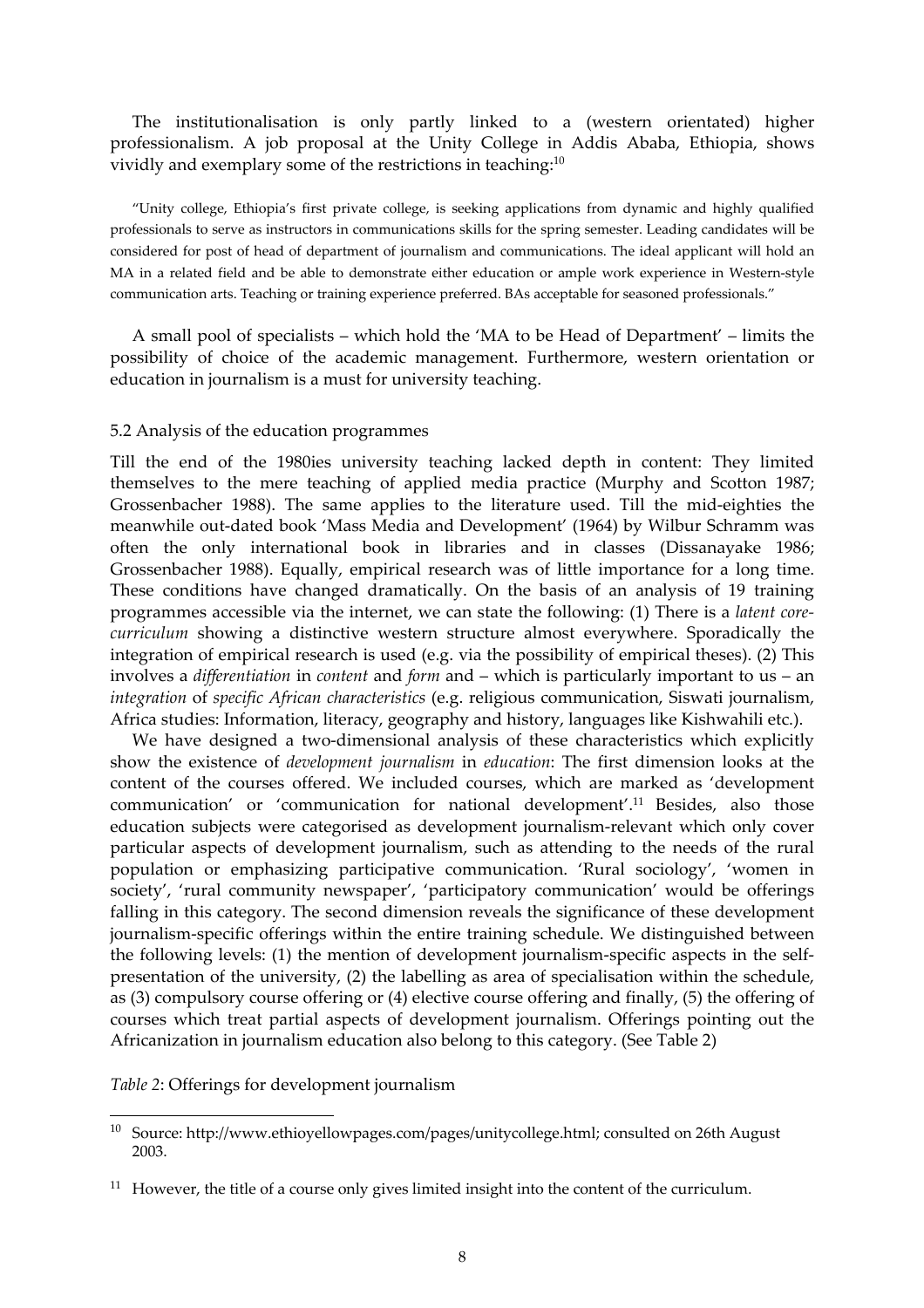|                     | $(1)$ self-                  | $(2)$ area of            | (3)                          | (4) elective             | (5) partial              |
|---------------------|------------------------------|--------------------------|------------------------------|--------------------------|--------------------------|
|                     | presentation                 | specialisation           | compulsory                   | course                   | aspects                  |
|                     |                              |                          | course                       | offering                 |                          |
|                     |                              |                          | offering                     |                          |                          |
| CIERRO, Burkina     | $\ddot{}$                    | $^{+}$                   | $^{+}$                       | $\overline{a}$           | $\overline{\phantom{a}}$ |
| Faso                |                              |                          |                              |                          |                          |
| ESSTIC, Cameroon    | $\qquad \qquad +$            |                          | $^{+}$                       | $\overline{\phantom{a}}$ | $^{+}$                   |
| CERCOM, Ivory       |                              |                          |                              |                          |                          |
| Coast               |                              |                          |                              |                          |                          |
| Unity College,      | $\ddot{}$                    | $^{+}$                   |                              |                          |                          |
| Ethiopia            |                              |                          |                              |                          |                          |
| ISTC; Ivory Coast   | $\overline{\phantom{a}}$     | $\overline{\phantom{a}}$ | $\overline{\phantom{a}}$     | $\overline{\phantom{a}}$ | $\overline{\phantom{a}}$ |
| Daystar, Kenya      | $^{+}$                       | $^{+}$                   |                              |                          |                          |
| KIMX, Kenya         | $\qquad \qquad \blacksquare$ |                          | $\qquad \qquad \blacksquare$ | $^{+}$                   | $+$                      |
| University of       |                              |                          | $^{+}$                       |                          | $\ddot{}$                |
| Mauritius           |                              |                          |                              |                          |                          |
| University of       | $^{+}$                       |                          | $^{+}$                       |                          | $^{+}$                   |
| Namibia             |                              |                          |                              |                          |                          |
| NIJ, Nigeria        | $\overline{\phantom{a}}$     | $\overline{\phantom{0}}$ | $\qquad \qquad \blacksquare$ | $\overline{\phantom{a}}$ | $+$                      |
| University of Jos,  | $\ddot{}$                    |                          |                              | $\ddot{}$                | $^{+}$                   |
| Nigeria             |                              |                          |                              |                          |                          |
| School of           | $\qquad \qquad +$            | $^{+}$                   |                              |                          |                          |
| Journalism, Rwanda  |                              |                          |                              |                          |                          |
| CESTI, Senegal      | $\overline{\phantom{a}}$     | $\qquad \qquad +$        | $+$                          | $\overline{\phantom{0}}$ | $\overline{\phantom{a}}$ |
| Fourah Bay College, |                              |                          | $^{+}$                       |                          | $^{+}$                   |
| Sierra Leone        |                              |                          |                              |                          |                          |
| University of       | $^{+}$                       | $^{+}$                   |                              | $\ddot{}$                | $^{+}$                   |
| Swaziland           |                              |                          |                              |                          |                          |
| Augustine           | $\boldsymbol{+}$             |                          |                              | $\boldsymbol{+}$         |                          |
| University of       |                              |                          |                              |                          |                          |
| Tanzania            |                              |                          |                              |                          |                          |
| Iringa Campus       | $^{+}$                       | $^{+}$                   | $^{+}$                       |                          | $^{+}$                   |
| School of           |                              |                          |                              |                          |                          |
| Journalism,         |                              |                          |                              |                          |                          |
| Tanzania            |                              |                          |                              |                          |                          |
| TJS, Tanzania       |                              | $\overline{\phantom{0}}$ | $\overline{\phantom{a}}$     | $\overline{\phantom{a}}$ | $+$                      |
| Makere University,  |                              |                          | $+$                          |                          | $+$                      |
| Uganda              |                              |                          |                              |                          |                          |

Key:  $-$  = non-existent,  $+$  = existent

This table shows an ample heterogeneity between the universities: Development journalism is existent almost everywhere, although to a highly different extent. Partial aspects of development journalism play a role in most of the training programmes. In at least ten analysed programmes the idea of development, respectively the covering of Africaspecific concerns, seems to be of such central significance that it is included in the selfpresentation of the education institution. For instance, ESSTIC in Cameroon states as its aim 'to train future African journalists adapted to national and regional realities'. The University of Namibia 'aims at providing a firm foundation for graduates who can be actively engaged in the process of creating an information society in Africa'. There has even been installed a specific research agenda "including areas such as information and development or the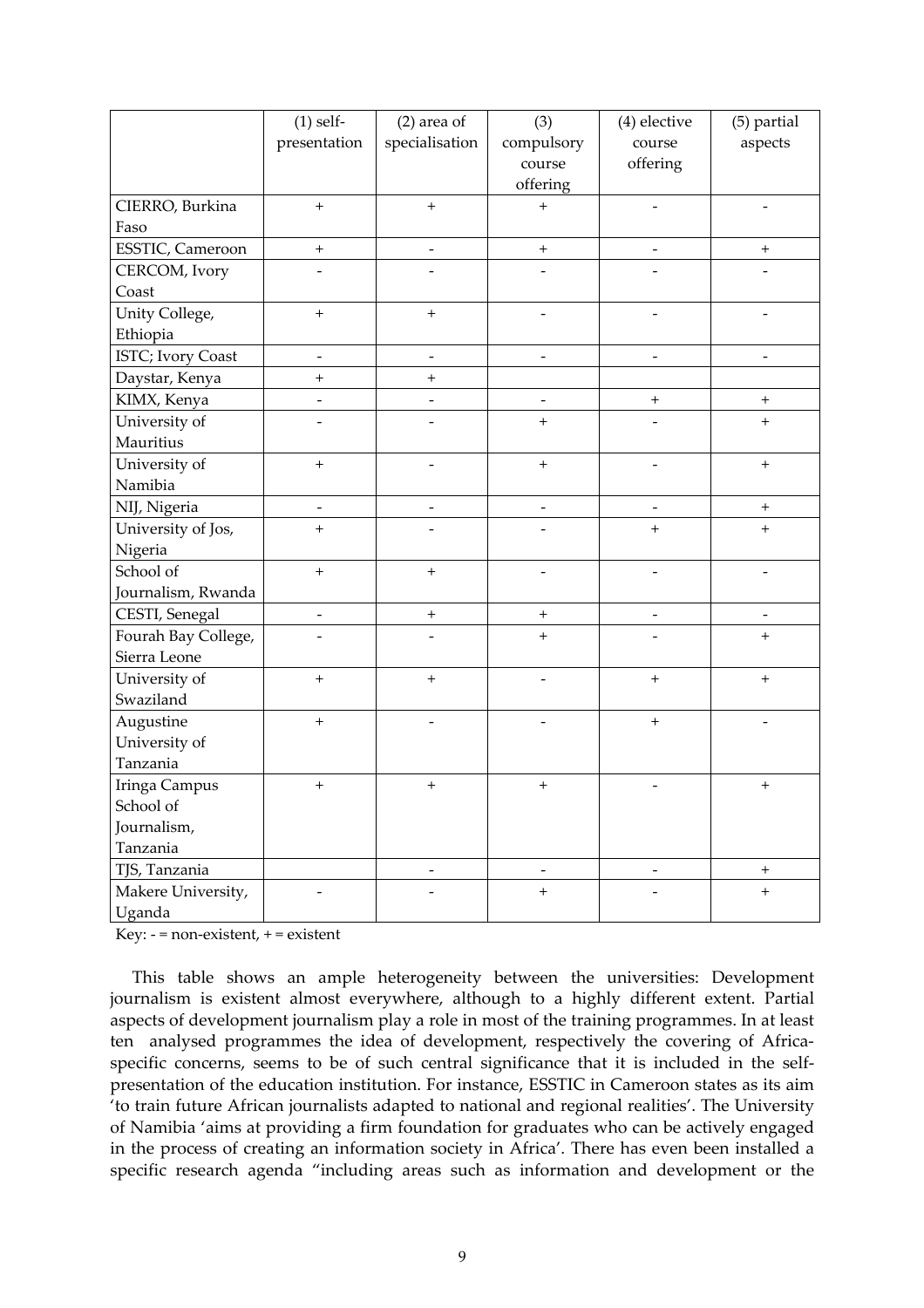problematic field of access to information by disadvantaged groups". Part of the primary focus of the University of Jos in Nigeria includes 'providing a Centre for Development Communication Studies.' At the School of Journalism in Rwanda development journalism seems to enjoy outstanding significance since the first two years of training consist of general courses. Afterwards, the student is required to choose between two tracks of specialization: 1) journalism and 2) communication and development. There is a clear distinction between the professional skills for print media, radio, TV, new technologies, news analysis and news reporting and communication and development as part of the communication process in national, economic and social development, covering of areas such as e.g. agricultural of health.

#### 5.3 Journalism education and journalism – The case study Tanzania

Finally we would like to demonstrate the (seemingly) successful integration of guidelines in journalism education and attitudes of practising journalists with regards to an Africa- and development‐specific Journalism at the example of Tanzania. Tanzania was characterised by the long‐lasting state socialism 'ujamaa', which led to a sort of developmental journalism in education. As a result of the political change and the improved economic situation, new western-oriented curricula were introduced in the mid-nineties. They consist of three focal points: theory of mass communication, journalistic practice and media ethics. A current survey of journalistic attitudes shows the following (Ramaprasad 2001): Journalists consider western-oriented media functions, such as information, analysis or entertainment, as being the most important, but at the same time they appreciate African media functions, such as national development (Ramaprasad 2001: 544‐8). This is also demonstrated by the fact that Tanzanian journalists consider the journalistic benefit for the country (e.g. national development, fighting corruption) as more important than personal profit (e.g. salary, job security) (Ramaprasad 2001: 548-9).

The African journalism instructors joining the group discussion (amongst them one staff member of the Institute of Journalism and Mass Communication of the University of Dar es salaam – formerly Tanzania School of Journalism) agree with the evaluation of media functions and the personal work attitude mentioned above. Furthermore, journalism instructors see themselves more as 'watchers' of the government as opposed to servants in the past. Thus, the BA in journalism at the Augustine University states as its objective: 'A three‐year course emphasizing a broad academic approach to media studies and how the media function in society. Besides learning and specialised training in the print media, broadcasting, or public relations, students are challenged to explore critical questions, engage in extensive research, and examine areas of planning and media management.' The analysis of current education programmes shows that all three Tanzanian education institutions offer – at least partly – development journalism as a subject (See Table 2). Also the location of the three universities across the country should help to reduce metropolis orientation: The Institute of Journalism and Mass Communication of the University of Dar es salaam is located in the capital, the Augustine University in Mwanza in the north at the shores of Lake Victoria and Iringa Campus School of Journalism at the Tumaini University in the centre of the country.

## **6. Conclusion**

Development journalism nowadays seems to have a firm position in African journalism education. This development does not take place on a big scale, but it definitely happens in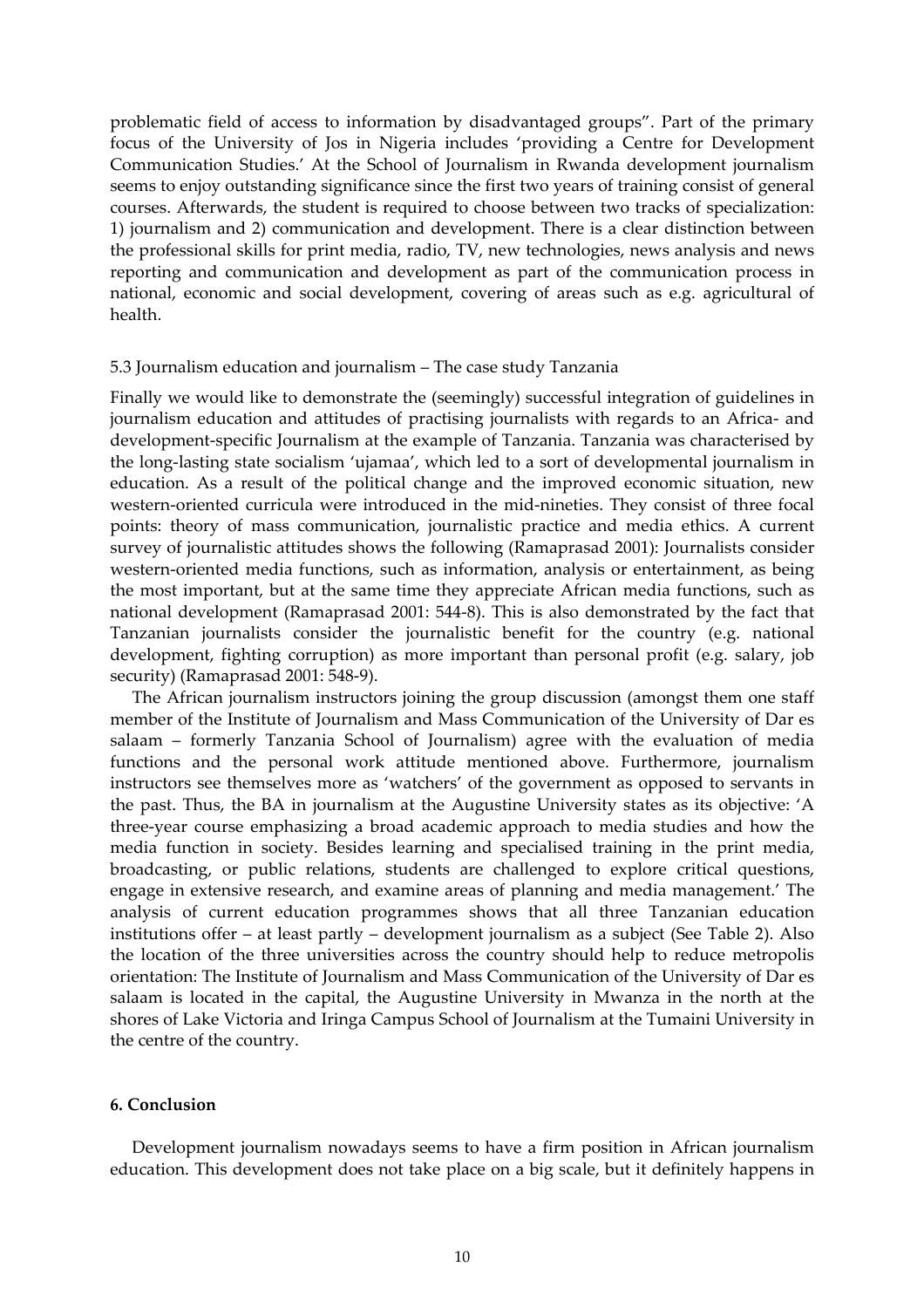niches. Its dimension is due to a largely accepted professionalization in journalism education ‐ an 'American journalism training' respectively, and therewith the emphasis on 'practical training, technical and professional performance'. Further research is necessary, especially a representative interview survey of African journalism‐instructors is still missing. The questionnaire developed by Ramaprasad and Kelly on the basis of Weaver and Wilhoit (1996) could provide a useful foundation for further research (2003: 308‐12). Furthermore, we have to define more precisely the influence of education on journalistic everyday life. The mere teaching of certain contents – such as the elements of development journalism – does not necessarily mean that the journalists act accordingly, a circumstance which is also suggested by many journalist interview surveys conducted so far. However, our case study Tanzania shows a particular consensus between the attitude of the journalists and their teachers. A possible causality in this relationship would have to be additionally researched with different methodical designs.

## **References**

- African Council on Communication Education, 1998, *ACCED ‐ 1988. A directory of Communication Training Institutions in Africa*. Nairobi: ACCE.
- Aggarwala, Narinder, 1979, 'What is Development News?', *Journal of Communication*, Vol. 29, No. 2, 181‐2.
- Biccum, April R., 2002, 'Interrupting the Discourse of Development: On a Collision Course with Postcolonial Theory', *Culture, Theory and Critique*, Vol. 43, No. 1, 33‐50.
- Bortz, Jürgen and N. Döring, 1995, *Forschungsmethoden und Evaluation für Sozialwissenschaftler*. Berlin, Heidelberg, New York: Springer. [Research methods and evaluation for social scientists.]
- Dissanayake, Wimal, 1986, 'The Need for the study of Asian Approaches to Communication', *Media Asia*, Vol. 13, No. 1, pp 6‐13.
- Domatob, Jerry K. and S. W. Hall, 1983, 'Development Journalism in Black Africa', *Gazette*, Vol. 31, No. 1, pp. 9‐33.
- Domatob, Jerry K., 1987, 'Communication Training for Self Reliance in Black Africa', *Gazette,* Vol. 40, No. 3, pp. 167‐82.
- Edeani, David O., 1993, Role of Development Journalism in Nigeria's Development, G*azette*, Vol. 52, No. 2, pp. 123‐43.
- Encanto, Georgina R., 1982, 'Development Journalism in the Philippines', in Erwin Atwood et al., eds., *International Perspectives on News*. Carbondale: Southern Illinois University Press, pp. 33‐52.
- Flick, Uwe, von Kardorff, Ernst and I. Steinke, 2003, *Qualitative Forschung. Ein Handbuch*. Reinbek, Hamburg: rororo. [Qualitative Research. A handbook.]
- Goetze, Dieter, 2002. *Entwicklungssoziologie. Eine Einführung*. Weinheim: Juventa. [Development Sociology. An Introduction.]
- Grossenbacher, René, 1988, *Journalismus in Entwicklungsländern*. Wien: Böhlau. [Journalism in Development Countries.]
- Hiebert, Ray and Peter Gross, 2003, 'Remedial Education: The Remaking of Eastern European Journalists', in Romy Fröhlich and Christina Holtz‐Bacha, eds., *Journalism education in Europe and North America. An International Comparison*. Cresskill, NJ: Hampton Press, pp. 237‐84.
- Hochheimer, John L., 2001, 'Journalism Education in Africa: From critical pedagogical theory to meaning‐based practice', *Critical Arts*, Vol. 15, No. 1/2, pp‐ 97‐116.